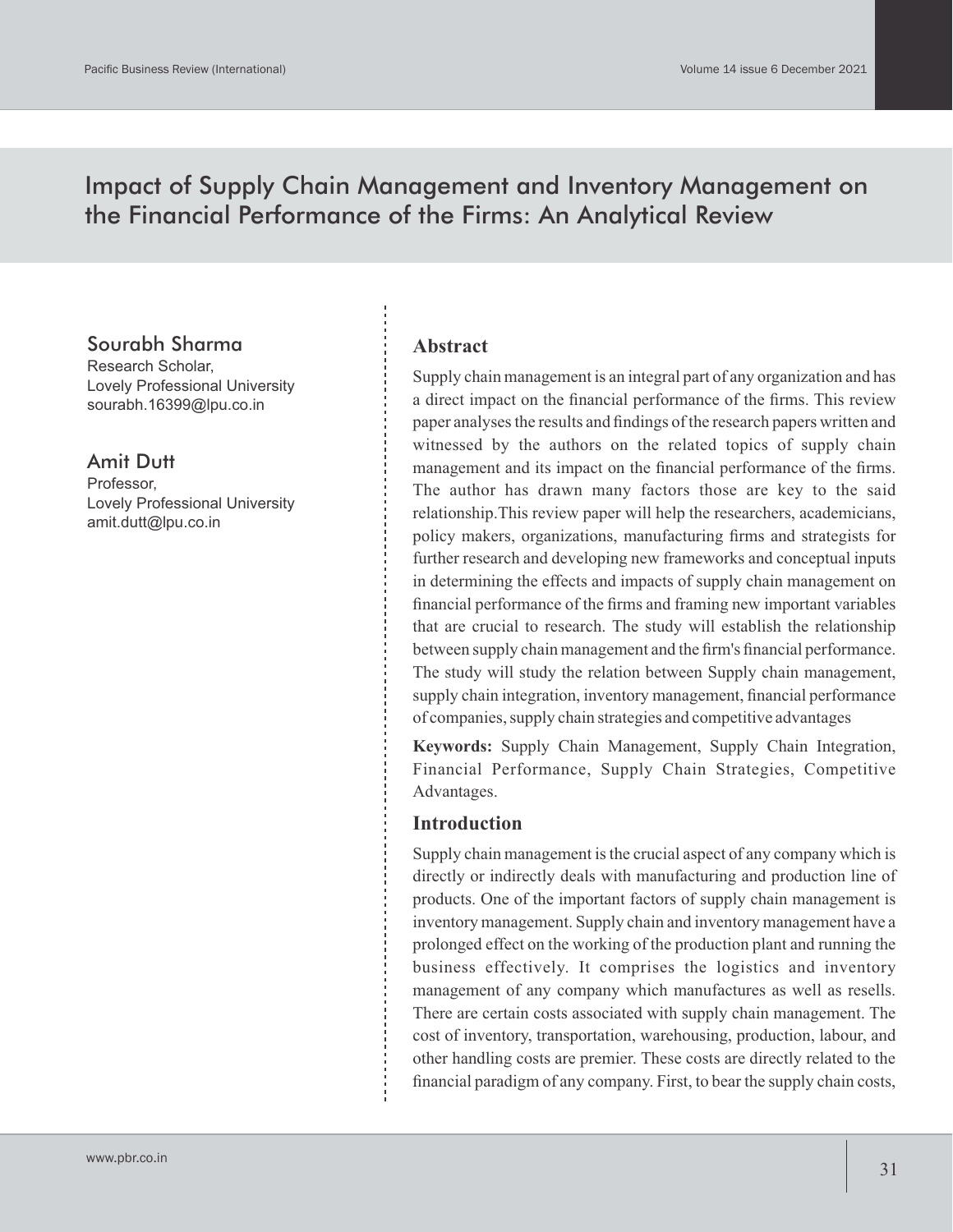the companies must have a good base of working capital and liquid assets. The burden of huge supply chain costs and irregular fluctuations would affect the working capital and directly leads to the shortfall of profits. These costs are to be managed efficiently to process the better financial management. The cycle is vivid, and the effect is exponential. The entire firm performance depends upon how efficiently the company manages the costs associated to the supply chain. The impact is high and therefore, the study is large and important. Due to some of these reasons, supply chain management is studied as the separate and one of the most important department in the firm's management.

Talking about the impact and the cycle, let us start with the high cost of entire supply chain management. The vendor is chosen without proper research and price is non-negotiated as well as settled without any price analysis. The distance between the vendor and the unit is huge, taking the total transportation cost to a high notch. The warehousing management is poor that results into huge damage and irregular flow of inventory. The wastages are more and there is improper utilisation of the organisational resources. The quality is poor, and the delivery is delayed. The total sales go down whereas the total cost goes high. The profits are minimum and slowly rising towards losses. Since the profits are minimum, retained earnings will be zero or less, liabilities will not be paid off, dividends to the shareholders will not be paid, the total shareholder value falls, the stock prices will fall, there is no scope of further expansion, the working capital will suffer with rise in current liabilities and the entire cycle will render the exponential future losses.

The above negative cycle of supply chain ill management gives the idea of the importance of supply chain management towards the complete firm performance and finances. The idea is known but the relevance is not.

The researcher in this review paper will provide a literature review of few relevant papers written by scholarly authors and will provide the main research outcomes along with the research gaps and some research questions that will help the budding researchers and the existing ones to carry their studies towards effective research while filling up the gaps so occurred.

The researcher will review 16 Scopus indexed research papers in the relevant field and will provide the outcome in the deeper manner while framing the research gaps.

### **Literature Review**

The inventory management practices have a direct impact on the organisational performance and competitive advantage (Atnafu&Balda, 2018). The greater practices of inventory management lead to the efficient organisational performance and further extends the firm's competitive advantage that increases the customer satisfaction, sales, and profits. The implantation of training in the firms for better inventory management practices would help in achieving the objective and gaining the profits (Atnafu&Balda, 2018). In this paper, the study was conducted on MSE's and results are positive correlation of better inventory management practices and organisational performance. But there is a presence of an intermediate factor between the two and it is competitive advantage. Since organisational performance is impacted by many factors, inventory management is one such which has more direct effect on the competitive advantage of the company. It is seen that the competitive advantage of the company has a greater effect than inventory management on the organisational performance. So, there is an existence of the degree of effect on all the factors.

Supply chain management and net trade cycles have direct impact on the financial performance of manufacturing companies but there is an excerpt of demand management to significantly prove its relationship. However, it is found out that the indirect relationship between supply chain and financial performance has more impact than their direct relationship (Abbas, Nobanee, Khan, Varas, 2017). It is also evident that the basis for such results and significant relationship is cost cutting methodologies to increase financial performance of the company. Another research shows that the bottom-line profits of the companies are deeply impacted by good supply chain management focussed through reduction in fixed assets like plants, machineries and transport vehicles. There is a significant increase in bottom line profits of the companies who have sound supply chain and reduction in fixed costs (Amr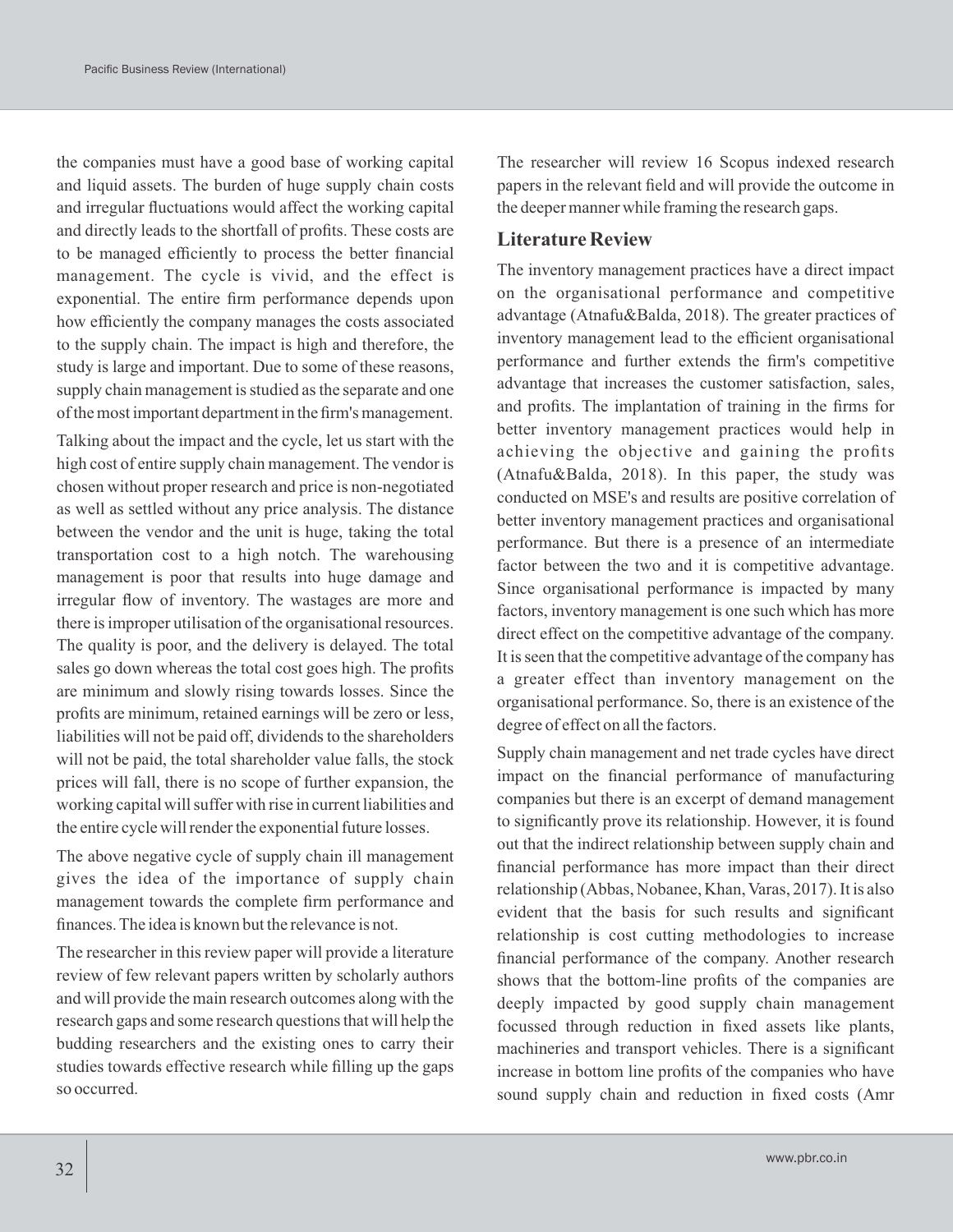Youssef & Islam El- Nakib 2015). It is well reported that in order to increase the profitability of any firm, optimizing the supply chain management and inventory management is needed. Such optimization is carried through cost reduction at all levels like logistics, inventory and other related areas.

The question arises here that how to check whether the supply chain has increased profitability of the firm or not? That means, conceptualizing the measurement of supply chain and inventory management is needed. Thus, it is evolved that there are many parameters that could be useful in evaluating the performance of supply chain management and form various metrics as measurement tools (Mkumbo et al. 2019). The research also suggested that the key element behind the successful supply chain management and its linkage to the financial performance of the companies is the relationship between company and its suppliers and many studies have failed to measure the relationship between these two parties. There is one more factor that forms the strong basis to evaluate the financial performance of any firm and that is 'Liquidity management'. As we all know that liquidity is innate for any firm to run successfully in the path of profitability. And, there is a direct relationship between liquidity, inventory and receivables. One such study found the positive relationship between inventory management, liquidity management and supply chain management, where liquidity indicates financial strength of the company. It is found out that inventory management plays as a strong mediator between liquidity management and supply chain management (Agustina et al. 2019). It is further researched in another study that the optimization of business processes with respect to accounting standards and procedures are required for successful management of supply chain. So, it's a reverse process where accounting procedures related to fixing of fixed assets, elimination of bureaucratic accounting, availability as well as disclosure of information, reduction of the accounting processing time and planning and documenting of accounting in the business, are optimized in order to ensure the adequately managed supply chain and boosting financial performance of the companies (Kintonova et al. 2019).

In the further elaborated study, it is revealed that not only

supply chain management but also supply chain integration and supply chain operations long with human resource management affects the business performance in a positive manner. Therefore, in order to boost the financial performance integration of supply chain with other organizational departments with effective model is necessary (Jermsittiparsert, Wattanapongphasuk, phonwattana, 2019). In another scholarly article, it is proposed that not only supply chain management, but inventory management also has positive outlook towards organization performance of companies. The research was done on 188 micro and small-scale industries in Ethiopia and result was conclusive enough to state that more the better practices for inventory management in an organization, better financial results will be seen (Daniel Atnafu&AssefaBalda 2018). In one of the studies it is found that supply chain integration with respect to information, internal, customer and supplier is significantly related to the supply chain performance in terms of logistics cost, operations performance and financial benefits. Out of this information integration is the key to the better supply chain performance in companies (Kumar et al. 2017). It is further examined that the supply chain indicators and their integration leads to reduction in the logistics cost and has a great influence on the financial strengthening in a company, which develops strong strategies to make external changes in any organization as well as the market platform (Kumar et al. 2017).

One of the studies analysed that supply chain and its approaches can also affect the equity of the company. There are two approaches to supply chain managementtraditional approach and modern approach. Traditional approach focusses on physical form of logistics operations and modern approach focuses on financial aspects of supply chain. It is evident that traditional approach does not tend to move or change the equity of the company while modern approach shifts the equity as well as improves the financial performance of the company. The financial aspects that are taken into consideration are current assets, fixed assets, liabilities, cash and bank balances, debts and securities, planning and controlling etc. (Ramezani, Kimiagari, Karimi, 2014).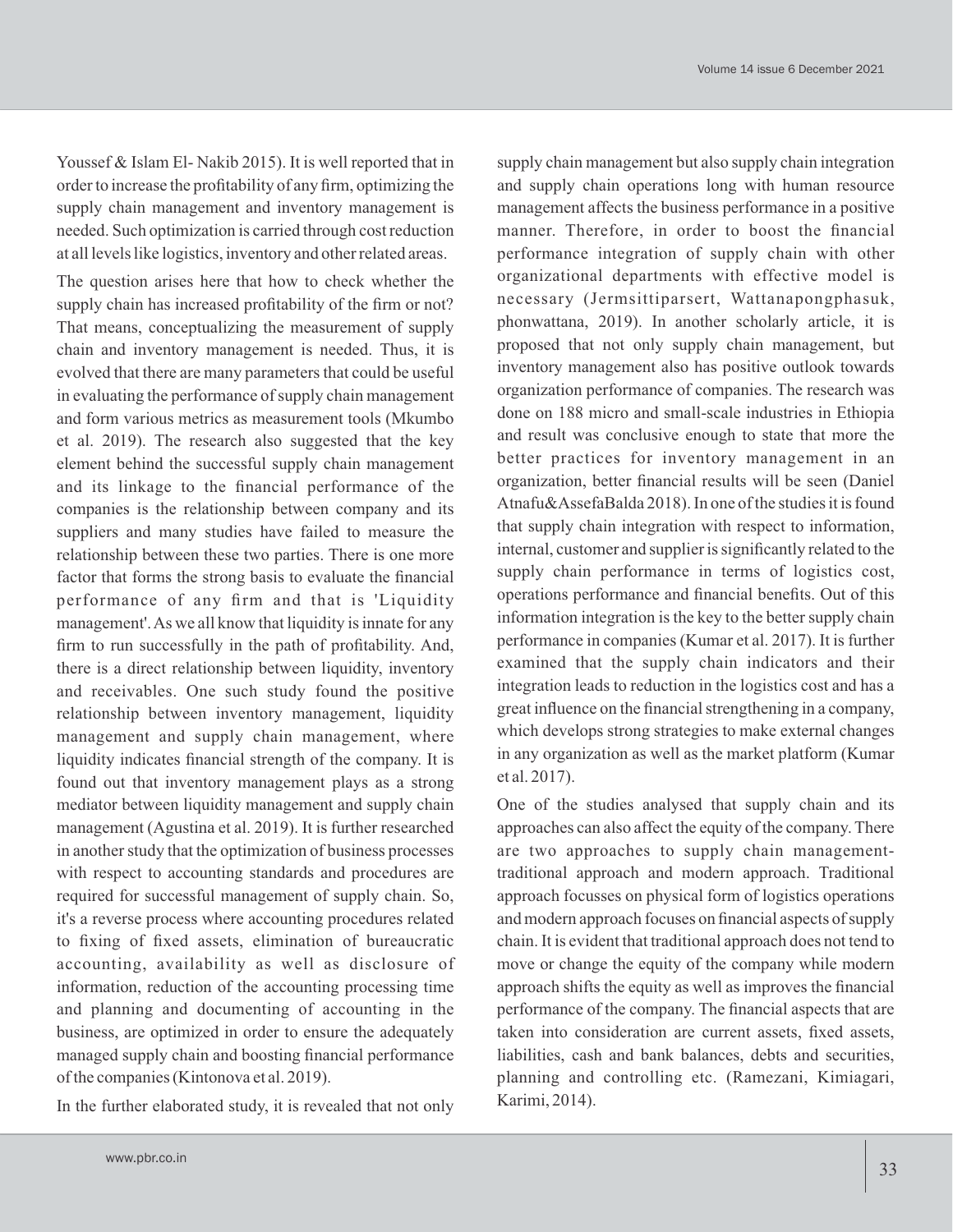Innovation is the supreme power for any business lead. It is needed at all levels along with the changing times, fashion, demand, and taste. It is observed that the innovation in the supply networks and supply chain has the positive effect on the financial performance of the firm (Dong et al., 2020). The increase in the intensity of research and development in the supply base directly increases the financial performance of the firm. But the complexities of the supply base would trigger negative effect on the conduction of R&D as well as on the financial performance of the company. The supply networks and base are very complex in nature. Thus, the complexities like differentiation of products, number of suppliers and the supplier interrelationships would render difficulty in adopting research practices and innovation, which would hamper efficiency, modernisation, and financial performance of the company (Dong et al., 2020). (Tang et al., 2009) This study of boeing-787 supported the fact that R&D in supply chain management as an exclusive parameter would hamper the firm's performance due to the presence of complexities that are difficult to manage.

Supplier relationships with the firms is the major factor in a supply chain performance. The firm's trying to achieve real earnings and impart real earnings management (REA) for the better financial performance (Lanier et al., 2019). The real earnings management include cutting costs to the extreme to increase the real earnings. There are two kinds of customers for any supplier- major or powerful and minor or less powerful. The major customers give regular and big orders to the suppliers. It is evident that if the major customers count on their real earnings, they go for major cost cutting that will improve their financial performance; bur adversely affects the relationship with the suppliers. The stock market will keep an eye on the major customers or the big firms. REM can be achieved by exploiting the power by the major customers for whom the costs for achieving REM is lower than the non-major customers. The post REM period determines optimum operating cash flows for the major customers. Thus, REM positively impacts the firms' cash flows and profitability but adversely affects the supplier relationship due to huge expense cuts, purchasing negotiations and other power-based issues (Lanier et al.,

2019). Such power exploitation results in value destruction but would gain short term financial objectives for the powerful companies.

Time is equal to cost in the business. Time related strategies are evident to have significant effect on the performance of the forms. Time is crucial in supply chain management too. Procurement which is one of the foremost steps in supply chain management is associated with time factor, which is procurement lead time. Sadly, this factor is one of the least considered in the supply chain management and its efficiency (Jayaram & Vickery S.K, 1998). The research on this factor is minimal but to its contrast, the impact of procurement lead time towards financial performance of the companies is empirical. The procurement lead time has a better approach towards overall firm performance, and it is evident that the market share and market share growth also have positive impact from the managed procurement lead time. The procurement lead time can be managed efficiently with proper HR practices, strategies and supply base standardisation. It also flows like a cycle where the strategies above and firm's performance also leads to a synergetic effect on procurement lead time.

Supply chain practices and obtaining the competitive advantages over the competitors while exceling financially, is the challenging task for any organization (Youssef &Nakib, 2015). The supply chain practices like supply chain integration, complexity management, strategy building, improvement and innovation plays a significant role in accelerating the bottom-line financials and profits of the organization in terms of Return on assets (ROA) and return on equities (ROE). Many firms also opt for decreasing the costs on the supply chain fixed assets like plants, warehouses, and transportation assets, while going for the third-party service providers in lieu of all these assets, while saving costs and increasing profits (Youssef &Nakib, 2015). In developing countries too, it is studied that the improvement in the supply chain practices have brought the profits of the company on the higher side. The improvement in Information Technology has also developed the supply chain practices in the betterment of financial aspects of the businesses.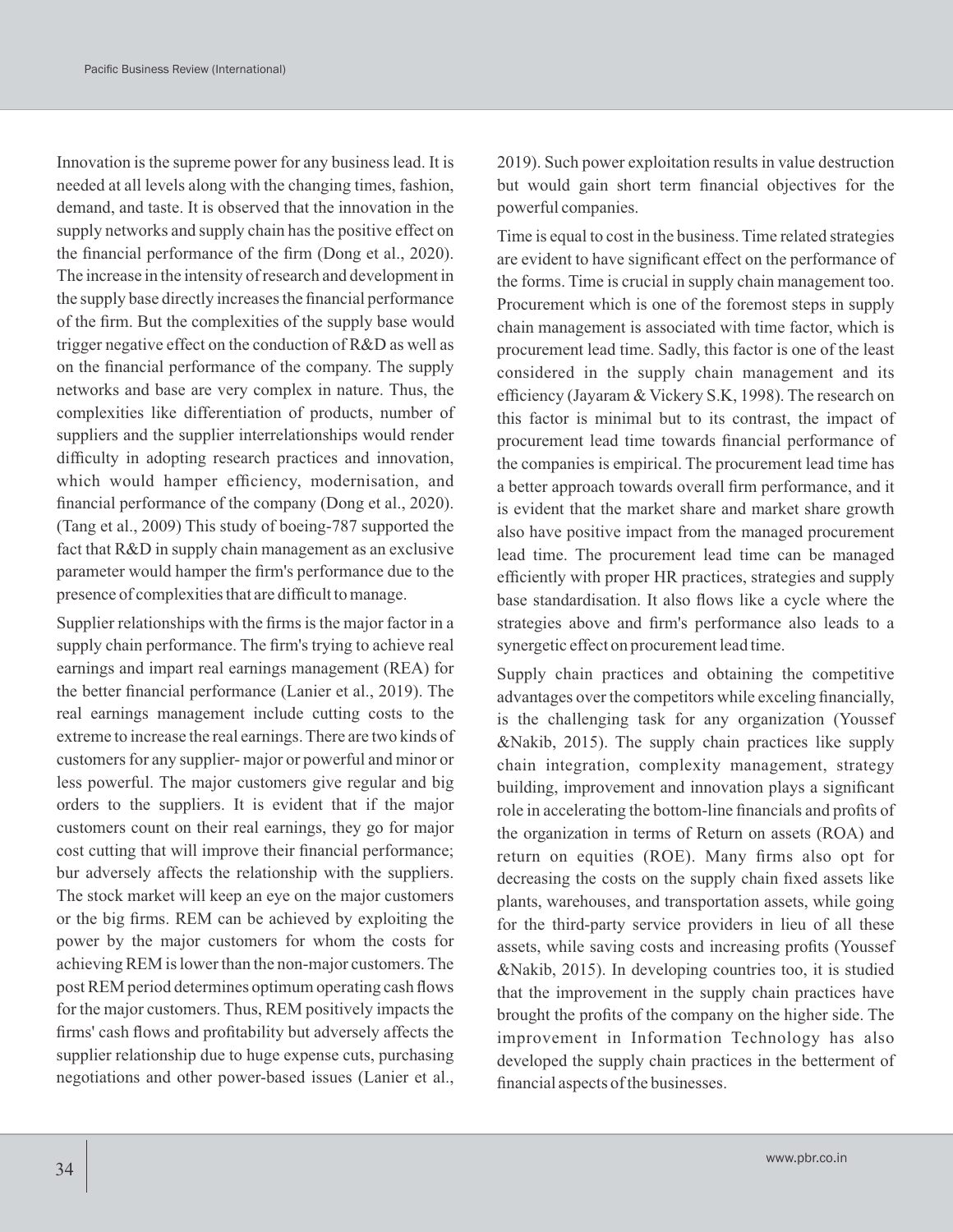There are several other components of supply chain management like net trade cycle that acts like a moderator between the supply chain management and the financial performance of the companies. The supply chain management has an indirect impact of the return on assets (ROA), return on equity (ROE) and the operational profits of the company. The mediator between the two is the net trade cycle that works on time basis (Abbas et al., 2017). Net trade cycle gives an idea about the length of inventory outstanding, sales outstanding and payables outstanding. The other variables of financial performance like liquidity and profitability are better judged with the length of net trade cycle which is one of the important components of supply chain management. The shorter the net trade cycle, the greater is the liquidity and profitability of the company (Abbas et al., 2017).

There is one study that reflects the automation and modelling practices in supply chain management as well as in the accounting procedures for understanding the quick and optimum financial statements of the company (Kintonova et al., 2019). The speed of the practices in supply chain management with well-coordinated speed and accuracy in the accounting procedures, mostly concerned with the fixed assets, results in the faster and accurate financial results. The automation could be practiced by framing standard and target models for the procedures which will further add value to the cost and time for the organization (Kintonova et al., 2019).

Supply chain management along with the human resource management may do wonders in increasing the business performance from all the aspects. The increase in capabilities whether technological, procedural or personnel will increase the business performance of any organization as noted in the food industry of Thailand (Jermsittiparsert et al., 2019). There is a significant impact of capability building in supply chain and human resource on the business performance of the firms. It has been observed that the supply chain management, supply chain integration, human resource management and the business performance are inter-related or positively correlated (Jermsittiparsert et al., 2019). The strategy makers and the owners of the companies should focus on building capabilities of supply chain management in three aspects

which are supply chain integration, supply chain operations and human resource management.

There are several risks associated with supply chain management like damage products, delayed delivery, logistics hindrances, overpricing, huge labour cost, increased lead time, diminishing reserve sock and many others. Such risks disrupt the organizational functions and pose huge financial loss to the companies. Such risks also create the strong requirement of supply chain risk management at all levels of supply chain to provide better financial approachability to the firms. There are several supply chain buffering and bridging strategies as contributed by Bode et al., 2011. Opting these strategies indicates better supply chain risk management and firm performance (Manhart et al., 2020). These strategies may be applied globally, but due to cultural differences, the impact is variable. Therefore, strategies should be modified with respect to cultural differences of the states and nations. Both these strategies focus internally and externally, where buffering strategies work internally, and bridging strategies work externally (Manhart et al., 2020).It is also noted that the effect of bridging strategies on supply chain risk management and firm's performance is more than the buffering strategies. But care should be taken while deploying resources in bridging strategies after reasonable thinking and buffering strategies should be imparted as an addition to the bridging strategies. Supply chain risk management offers long live continuity to the firm and hence enhancesits performance at alllevels(Manhart et al.,2020).

Supply chain management is one of the areas of the organizations that has direct link with performance. Supply chain management can be measured practically in terms of performance and can be controlled against the set plans, in case of deviations and will add value to the performance of the firm (Mkumbo et al.,2019). Performance measurement practices are the key to be implemented in supply chain management to increase the value of the firm's performance. Such practices like setting the plans, delivery dates, lead time, quality, efficiency level and tracking all these actual parameters against the standards will improve the performance as it is severely mapped, tracked and corrected (Mkumbo et al., 2019).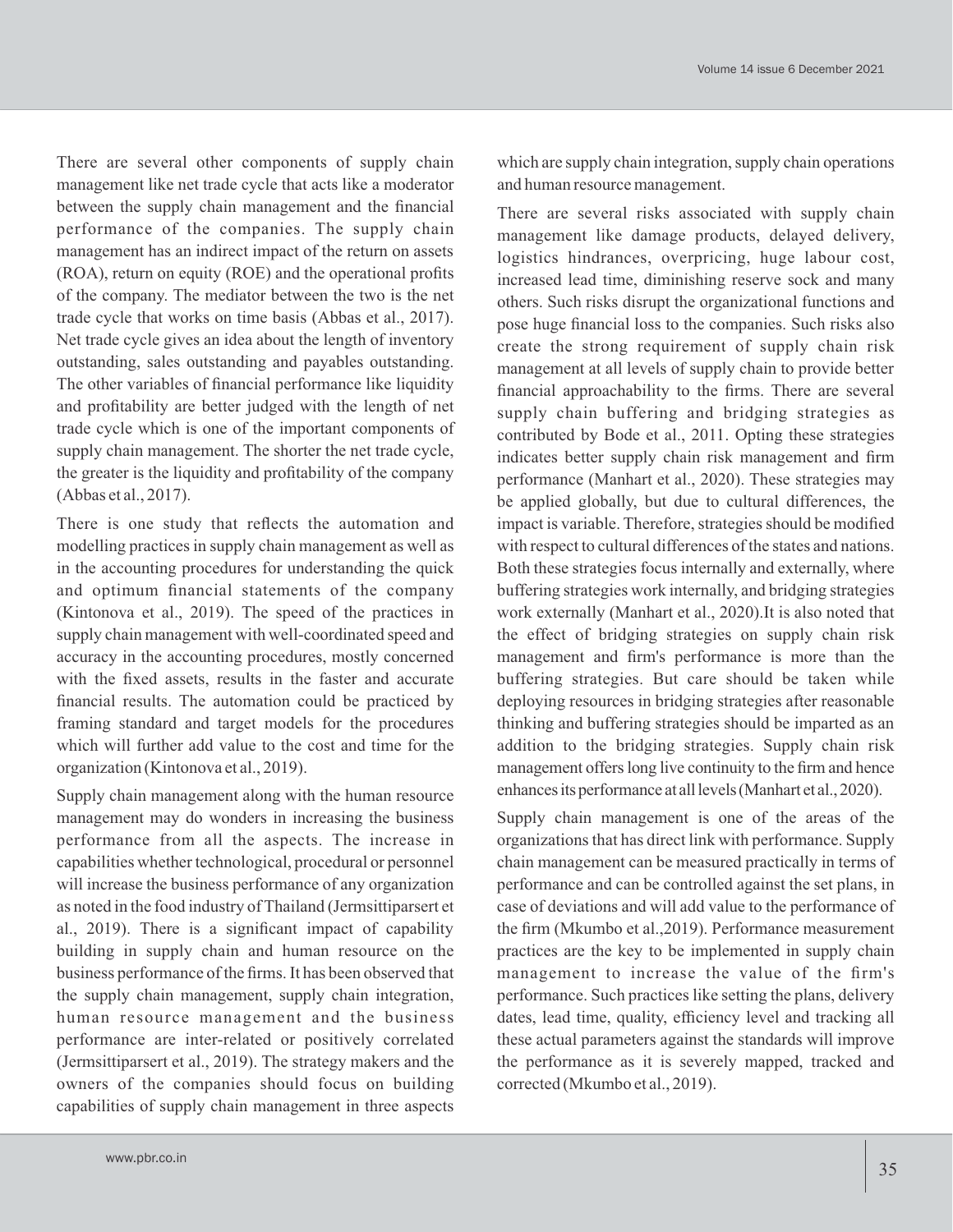There is a direct relationship between liquidity management supply chain management and the financial management (Agustina et al., 2019). Most of the times financial management acts as a mediator between the liquidity management and the supply chain management. There are greater responses evidently visible for the relationship of inventory management as a mediator between the liquidity management and the supply chain management too. Results shown that if the working capital and the liquidity of the firm is maintained with proper cash flows, there is a better control administered on the supply chain management and inventory management of the firm due to fast payments, less credit, less cost, less time, and no shortages. Thus, liquidity management, financial management and supply chain management are interrelated to each other with positive impacts (Agustina et al., 2019)

There are certain inventory management practices that are taken over by the firms for the better delivery of the supply chain management paradigm and for improving the financial health of the firms (Adeboyega et al., 2017). The inventory management practices like JIT, MRP and EOQ goes hand in hand with the reduction in the cost of goods sold and improving the quality as well as the financial condition of the firm. It is shown that there is a positive relationship between the inventory control policies and the profitability of the firms and better inventory management practices will put better financial health for the firms (Adeboyega et al., 2017). Beside the inventory control practices, the firm should concentrate on the supplier partnerships to have uninterrupted supply at better cost and before time, enriched with quality and customer satisfaction, thereby improving the financial health for the firms (Adeboyega et al., 2017).

It is also evident that the sound financial performance of the firm has a dependency on by the supplier firm (Elking et al., 2017). A supplier relationship will go fruitful and long based upon the financial performance of the firm. A sound firm will have better supplier relationship in terms of on time payment and regular orders, but an unsound firm will struggle on the supplier relation because of more credit and

credit period, irregular orders, and frequent order cancellation. Supplier relationship and supplier dependency on the financial performance of the firm is a big factor in supply chain management of the firm. Also, the lean practices of inventory management show the positive impact towards the profitability of the firm (Elking et al., 2017).

One of the studies on the flour manufacturing companies in Nigeria studies that every firm opts for different inventory management strategies based upon their policies, change in customer demand and fashion, trends and future forecasts, their own capacities and industry practices (John et al., 2015). Such inventory management strategies are scientifically correlated and because of it, they are capable to show the positive results on the operating performance of the firms in terms of effective capacity utilization, reduction in lead time, optimum resource utilization, decrease in shortages and wastages and better-quality manufacturing. These results are unlikely with non-scientific inventory management strategies (John et al., 2015). The scientific inventory practices should be implemented for better control over stock outs, shortages, and unnecessary piling of materials, with penalties (John et al., 2015).

Supply chain management has four constructs that establishes the integrated relationship among them which is directly related to the firm performance (Patel H.J. 2017). Supply chain management integrated with such constructs and factors will be more effective in the better firm performance. The relationships are between Supply chain management strategy and Supply chain management commitment, supply chain management strategy and supply chain integration, supply chain management strategy and firm performance, supply chain management commitment and supply chain integration, supply chain integration and firm performance. These interrelationships are needed for efficient supply chain management and firm performance (Patel H.J. 2017). This conceptual framework model of supply chain management has given new insights and directions in the study of supply chain management and its integration for the future practitioners, researchers, institutes, and academicians.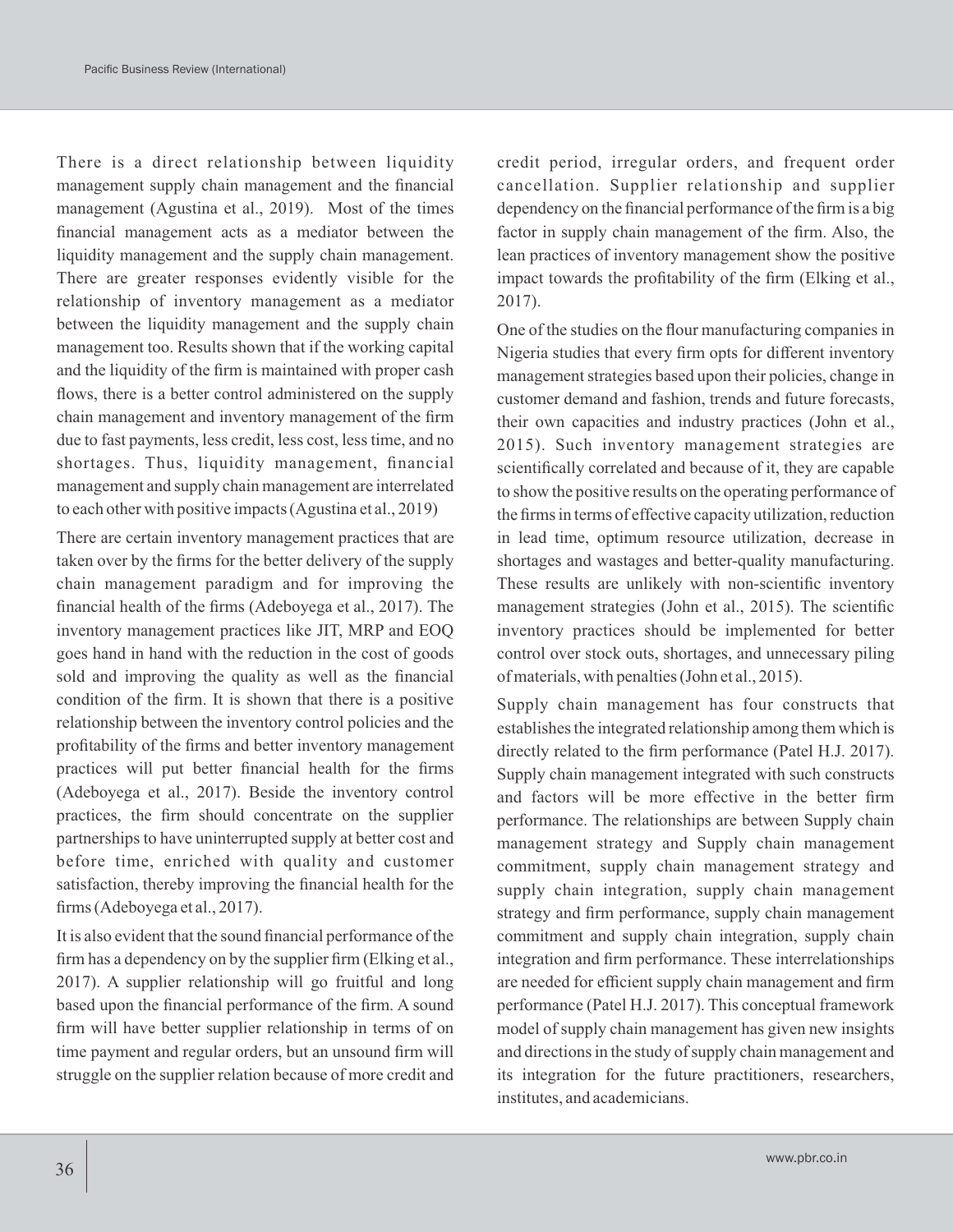# **Research Gaps**

- Measures to reduce supply base complexities and foster innovation in supply chain networking to increase the financial performance of the company (Dong et al., 2020).
- The triangular interrelationship between competitive advantage and better inventory practices and firm's performance there by ruling out the factors to increase competitive advantage of the company (Atnafu&Balda, 2018).
- The more aggressive research towards REM, supplier relations and the long-term financial performance of the major as well as non-major companies (Lanier et al., 2019).
- The research on the impact of procurement lead time on the financial performance of the companies (Jayaram & Vickery S.K, 1998).
- The research on SCM capabilities like SCI, SCO and HRM and its impact on business performance could be studied in wider area and inter industry to understand the impact with diversity (Jermsittiparsert et al., 2019).

#### **Conclusions**

It is evident that the supply chain management and the inventory management has the positive impact on the financial performance of the firms. The key factors that are recorded for this analysis are the liquidity management, supply chain integration, supply chain commitment, supply chain communication, supply chain information, supplier partnerships, supplier relationships, Fixed assets cost, Cost of raw material, Inventory turnover ratio, Storage and carriage cost, Inventory Lag time, Labour cost, Repairs and maintenance cost, Operational expenses, lead time, , Supply chain logistic cost, carrying and holding cost, inventory turnover ratio, raw material cost inventory management, liquidity management, real earnings management, Time factor, supply chain practices, supply chain strategies, competitive advantages, net trade cycle, return on assets, return on equity, automation and modelling practices, human resource management, supply chain risk management, bridging and buffering strategies, performance measurement practices and inventory

management practices. These factors are found to be critical while forming an impact of entire supply chain management on the financial performance of the firms. It is evident that financial performance of the firms in terms of profitability, liquidity and growth is carried by all the departments and supply chain management is one of those. The supplier relationships will allow fragment this analysis to a level that will portray the better inventory practices at less cost, good quality, timely delivery, emergency deliveries, and at less risk. Therefore, one such factor that helps in integrating all other major factors is supplier relationship and partnership. The other major factors is out bursting the strategies of the competitors and evolving as a leader through competitive advantage that will include bridging and buffering strategies to outperform financially. It is also evident that majority of the qualitative factors have quantitative factors as the runners that affects the overall financial performance of the firms. One interesting factor that is yet to be studied more is the role of automation and technological implications of supply chain management on the financial performance of the firms. Technology makes the things organised and plays its role in perfection and time saving. Time is money and hence, it will help in reducing cost and increase the profitability and reach. The major tools used by the authors for their research in this field are ratio analysis, regression analysis, confirmatory factor analysis, Cronbach's alpha, Fornell and larker (discriminant validity), and Pearson's correlation.Therefore, these are the factors of supply chain and inventory management and their effects on the financial performance of the firms, which is positive and impactful.

#### **References**

- Christopher S. Tang, Joshua D. Zimmerman & James I. Nelson (2009) Managing New Product Development and Supply Chain Risks: The Boeing 787 Case, Supply Chain Forum: An International Journal, 10:2, 74-86, DOI: 10.1080/16258312.2009.11517219
- Abbas et al.. 2017. The Influence of Supply Chain Management and Net Trade Cycle on Financial Performance. International Journal of Supply Chain Management. 6(4), pp. 51-58.